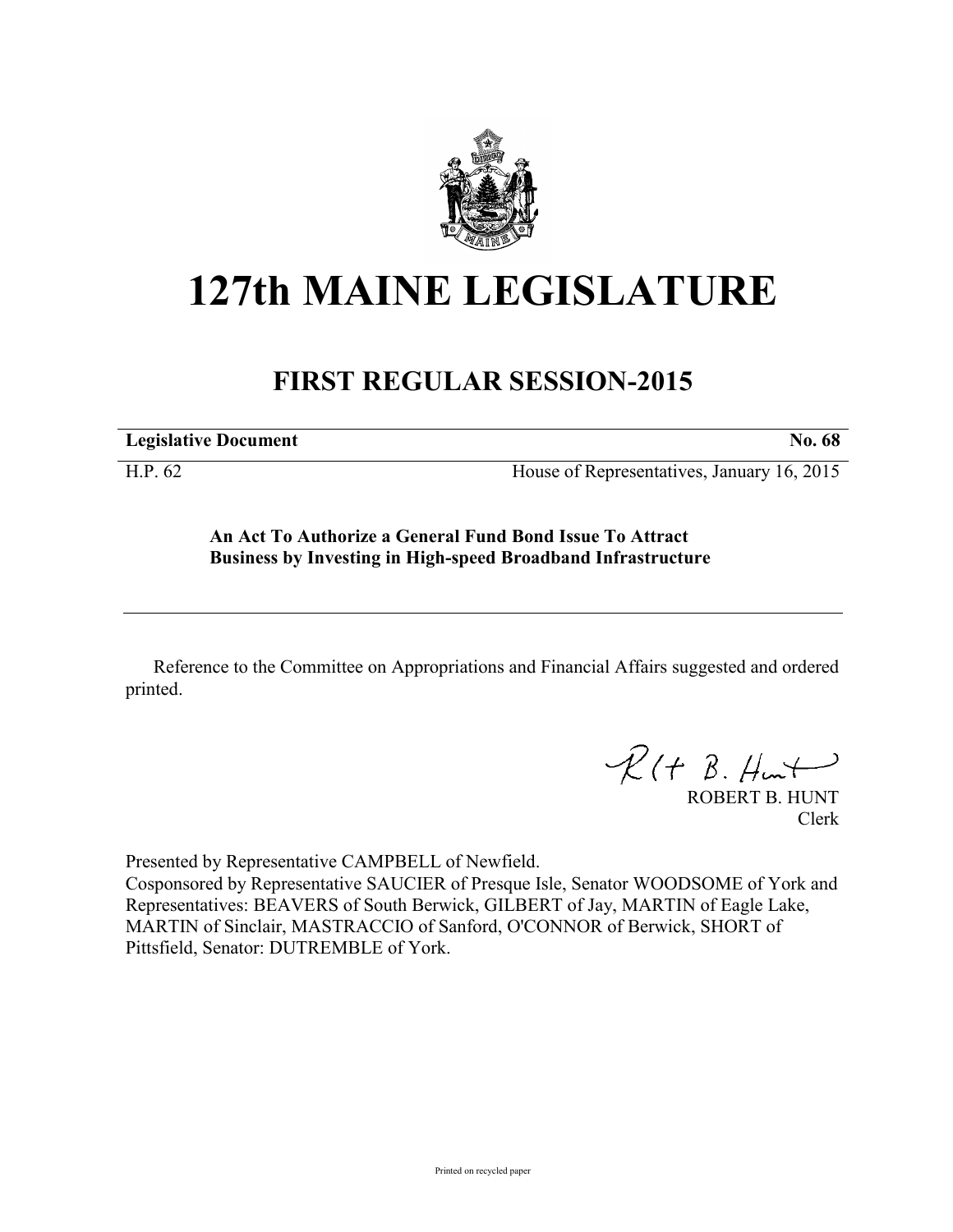**Preamble.** Two thirds of both Houses of the Legislature deeming it necessary in accordance with the Constitution of Maine, Article IX, Section 14 to authorize the issuance of bonds on behalf of the State of Maine to provide funds as described in this Act,

#### **Be it enacted by the People of the State of Maine as follows:**

### **PART A**

 **Sec. A-1. Authorization of bonds.** The Treasurer of State is authorized, under the direction of the Governor, to issue bonds in the name and on behalf of the State in an amount not exceeding \$10,000,000 for the purposes described in section 5 of this Part. The bonds are a pledge of the full faith and credit of the State. The bonds may not run for a period longer than 10 years from the date of the original issue of the bonds.

 **Sec. A-2. Records of bonds issued; Treasurer of State.** The Treasurer of State shall ensure that an account of each bond is kept showing the number of the bond, the name of the successful bidder to whom sold, the amount received for the bond, the date of sale and the date when payable.

 **Sec. A-3. Sale; how negotiated; proceeds appropriated.** The Treasurer of State may negotiate the sale of the bonds by direction of the Governor, but no bond may be loaned, pledged or hypothecated on behalf of the State. The proceeds of the sale of the bonds, which must be held by the Treasurer of State and paid by the Treasurer of State upon warrants drawn by the State Controller, are appropriated solely for the purposes set forth in this Part. Any unencumbered balances remaining at the completion of the project in this Part lapse to the Office of the Treasurer of State to be used for the retirement of general obligation bonds.

 **Sec. A-4. Interest and debt retirement.** The Treasurer of State shall pay interest due or accruing on any bonds issued under this Part and all sums coming due for payment of bonds at maturity.

 **Sec. A-5. Disbursement of bond proceeds from General Fund bond issue.**  The proceeds of the sale of the bonds authorized under this Part must be expended as designated in the following schedule under the direction and supervision of the agencies and entities set forth in this section.

#### **CONNECTME AUTHORITY**

- Provides funds to be used for grants on a 2-to-one match basis to municipalities for high-speed broadband infrastructure development and improvement.
- 

Total \$10,000,000 \$10,000,000 \$10,000,000 \$10,000,000 \$10,000,000 \$10,000 \$10,000 \$10,000 \$10,000 \$10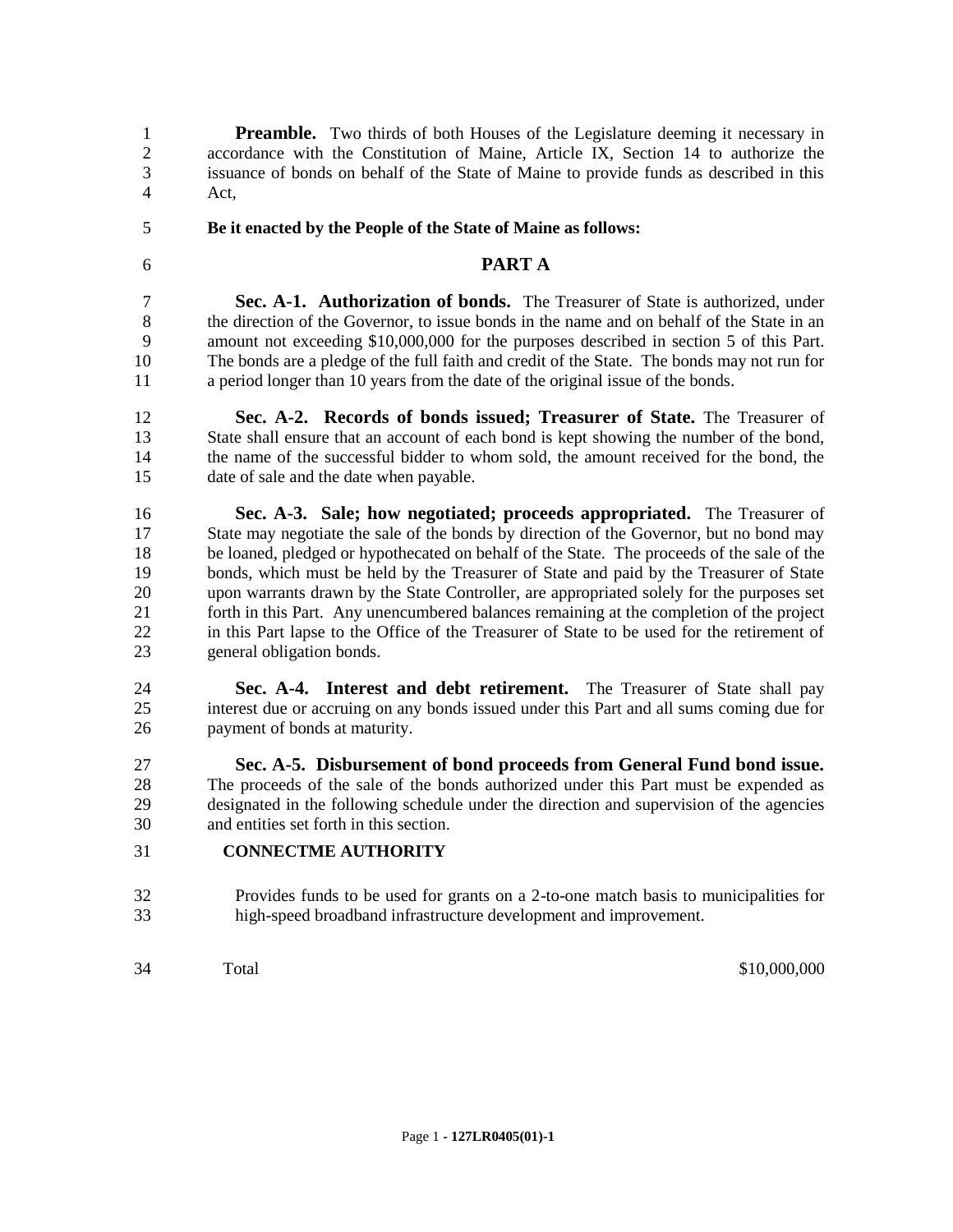**Sec. A-6. Contingent upon ratification of bond issue.** Sections 1 to 5 do not become effective unless the people of the State ratify the issuance of the bonds as set forth in this Part.

 **Sec. A-7. Appropriation balances at year-end.** At the end of each fiscal year, all unencumbered appropriation balances representing state money carry forward. Bond proceeds that have not been expended within 10 years after the date of the sale of the bonds lapse to the Office of the Treasurer of State to be used for the retirement of general obligation bonds.

 **Sec. A-8. Bonds authorized but not issued.** Any bonds authorized but not issued within 5 years of ratification of this Part are deauthorized and may not be issued, except that the Legislature may, within 2 years after the expiration of that 5-year period, extend the period for issuing any remaining unissued bonds for an additional amount of 13 time not to exceed 5 years.

 **Sec. A-9. Referendum for ratification; submission at election; form of question; effective date.** This Part must be submitted to the legal voters of the State at a statewide election held in the month of November following passage of this Act. The municipal officers of this State shall notify the inhabitants of their respective cities, towns and plantations to meet, in the manner prescribed by law for holding a statewide election, to vote on the acceptance or rejection of this Part by voting on the following question:

 "Do you favor a \$10,000,000 bond issue for development and improvements to high-speed municipal broadband infrastructure?"

 The legal voters of each city, town and plantation shall vote by ballot on this question and designate their choice by a cross or check mark placed within a corresponding square 24 below the word "Yes" or "No." The ballots must be received, sorted, counted and declared in open ward, town and plantation meetings and returns made to the Secretary of declared in open ward, town and plantation meetings and returns made to the Secretary of State in the same manner as votes for members of the Legislature. The Governor shall review the returns. If a majority of the legal votes are cast in favor of this Part, the Governor shall proclaim the result without delay and this Part becomes effective 30 days after the date of the proclamation.

 The Secretary of State shall prepare and furnish to each city, town and plantation all ballots, returns and copies of this Part necessary to carry out the purposes of this referendum.

 **PART B Sec. B-1. 35-A MRSA §9217** is enacted to read: **§9217. High-speed broadband infrastructure assistance to municipalities 1. High-speed Municipal Broadband Infrastructure Fund; established.** The authority shall establish the High-speed Municipal Broadband Infrastructure Fund, referred to in this section as "the fund," to help municipalities develop and improve high-speed broadband infrastructure for use in accordance with this section. All funds